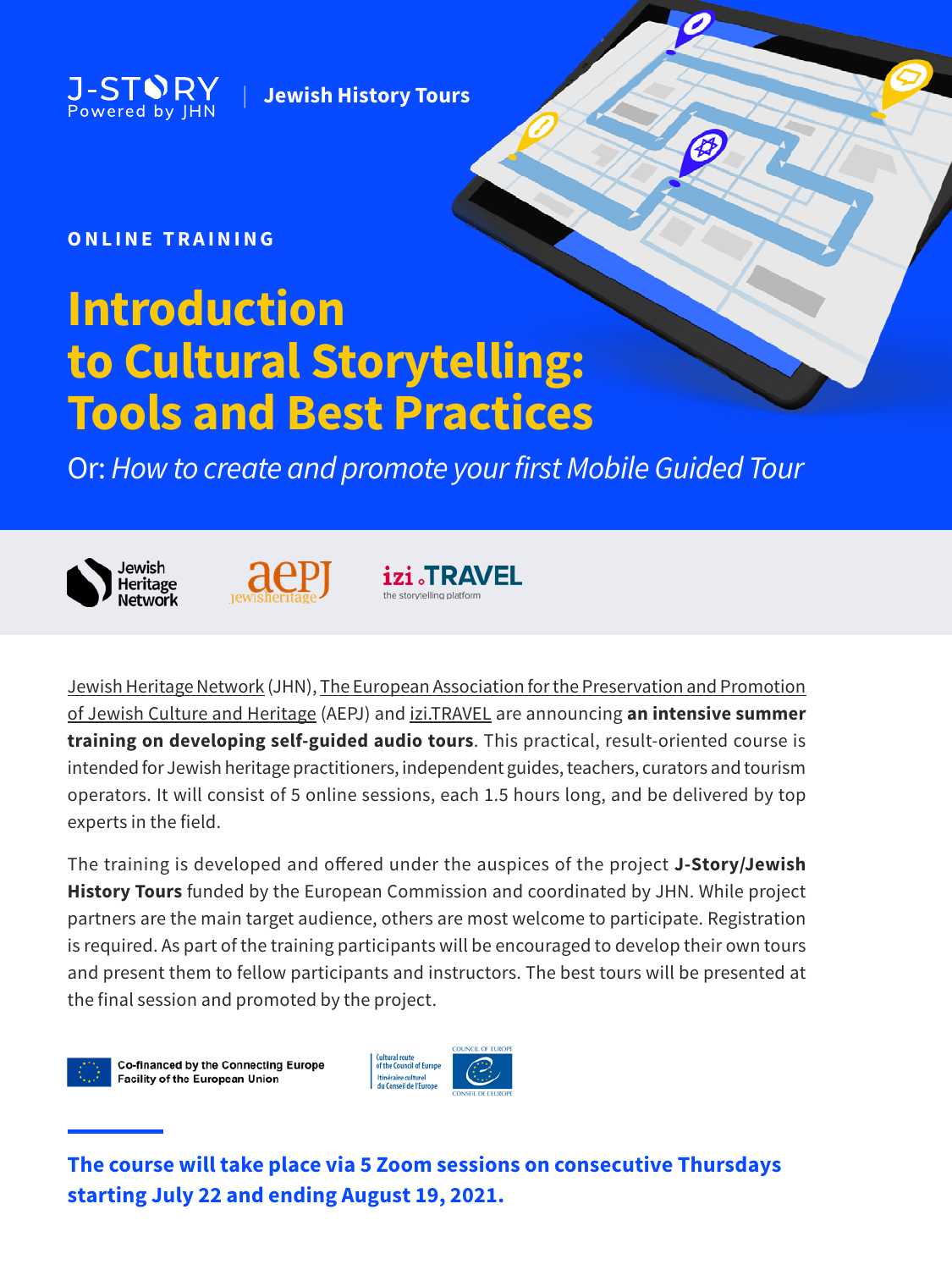

# **Jewish History Tours**



# **Program**



The course will cover four core topics of self-guided tour development and promotion delivered by **Egor Yakovlev**, Co-Founder of izi.TRAVEL. In addition, each session will feature a guest speaker presenting a relevant, innovative example of touristic experience or technology, or a complementary subject.

### **SESSION 1** July 22, 16:00 - 17:30 CET

# **CORE: WHAT IS AN OUTDOOR SELF-GUIDED TOUR AND HOW TO CREATE ONE?**

guided tours and the experience they create, organisational We start with a general introduction into different kinds of selfaspects of developing audio-guides, content ownership, various platforms and apps for audio-guides and their respective advantages and disadvantages. We continue with practical steps about how to plan the development of the tour, write optimally timed stories to fit between points of interest and navigate along the tour line. We conclude with creating our first guided tour and uploading it into the tour editor and CMS.



# **GUEST SPEAKER: VIRTUAL 360 TOURS**

Virtual 360 Tours are a new kind of touristic online experience that will make your head

spin. This advanced technology is taking a big step towards creation of a realistic touring experience. **Shai Nahon** is the owner of Shai Tours (Israel) as well as a tour guide and speaker. He will tell us how he used the 360 Tours to re-invent his tourism business during the pandemia.

#### **2 SESSION** July 29, 16:00 - 17:30 CET

# **CORE: HOW TO TELL A STORY?**

Storytelling is an art and skill which is at the heart of tour creation. In this session we touch on psychological aspects of listening to audio content and discuss the main techniques of storytelling. We look at inspiring examples of audio tours and at what makes them so special.



# **GUEST SPEAKERS: STORYTELLING AND JEWISH HISTORY**

Shalom Boguslavsky is a Jerusalem-based historian, blogger, social activist, and tour

guide. In this talk Shalom will share some of his tips on engaging story telling across places of Jewish history.



# **EUROPEANA AS A POWERFUL PLATFORM FOR STORYTELLING**

Susan Hazan, the Chair of the Europeana Network Association will tell us about the

work of the taskforce on identifying research and developing recommendations based on examples of interesting, engaging and effective storytelling practices found around the web.